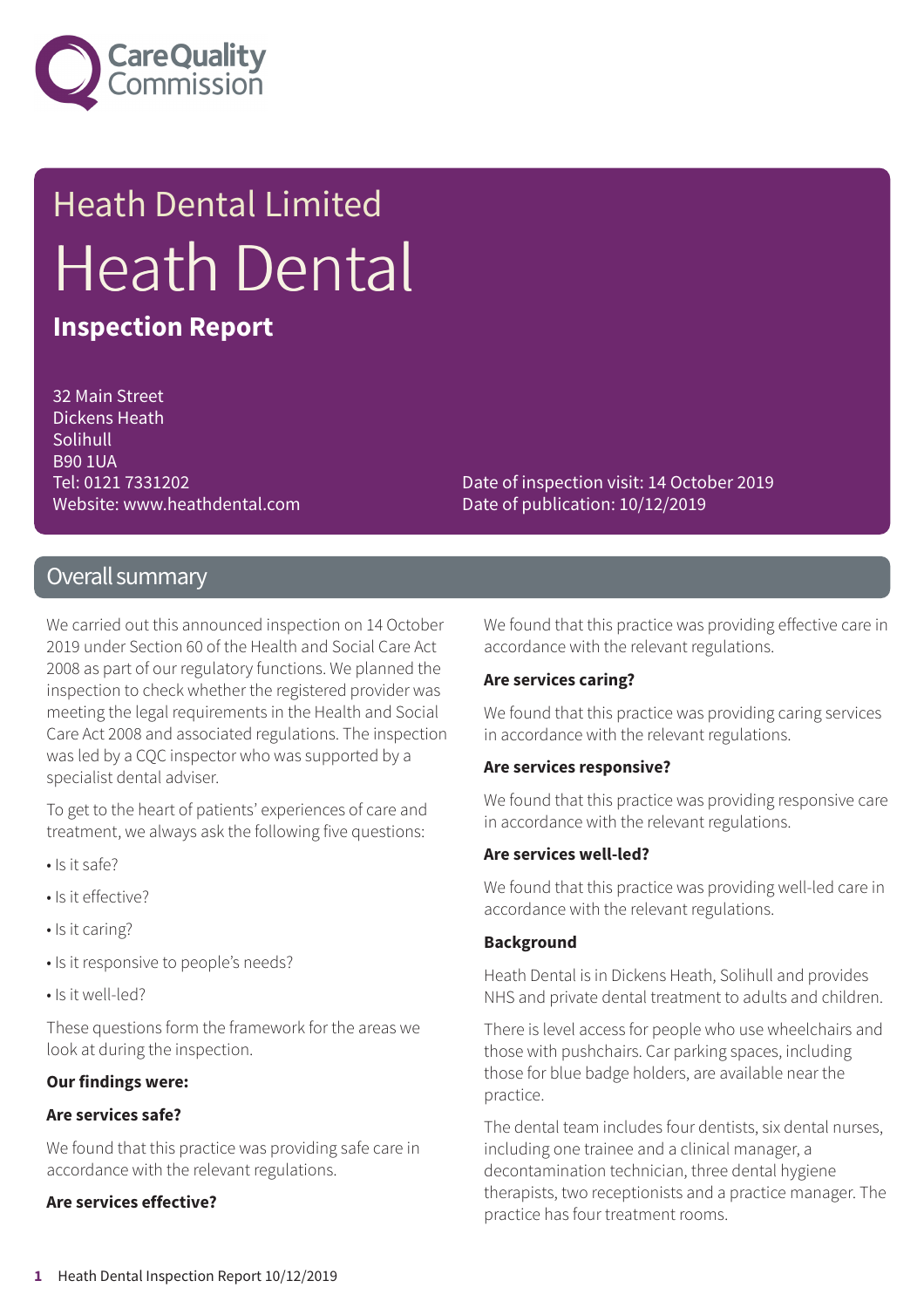# Summary of findings

The practice is owned by a company and as a condition of registration must have a person registered with the CQC as the registered manager. Registered managers have legal responsibility for meeting the requirements in the Health and Social Care Act 2008 and associated regulations about how the practice is run.

At the time of inspection there was no registered manager in post as required as a condition of registration. A registered manager is legally responsible for the delivery of services for which the practice is registered.

On the day of inspection, we collected 59 CQC comment cards filled in by patients.

During the inspection we spoke with two dentists, three dental nurses, one dental hygiene therapist, one receptionist, the practice manager and the Head of Compliance from Dentex. Dentex are a corporate provider who have a partnership arrangement with Heath Dental. We looked at practice policies and procedures and other records about how the service is managed.

The practice is open: Monday and Tuesday 8.30am to 6pm, Wednesday 7am to 6pm, Thursday 8.30am to 8pm and Friday 7am to 4pm.

#### **Our key findings were:**

- The provider had infection control procedures which reflected published guidance.
- The practice appeared clean and well maintained
- Staff knew how to deal with emergencies. Appropriate medicines and life-saving equipment were available. A new larger size of emergency oxygen was purchased following this inspection.
- The provider had systems to help them manage risk to patients and staff.
- The provider had suitable safeguarding processes and staff knew their responsibilities for safeguarding vulnerable adults and children.
- The provider had thorough staff recruitment procedures.
- Patients were positive about all aspects of the service the practice provided and spoke highly of the treatment they received, and of the staff who delivered it.
- The clinical staff provided patients' care and treatment in line with current guidelines.
- Staff treated patients with dignity and respect and took care to protect their privacy and personal information. Patients commented that staff were caring, kind and attentive.
- Staff provided preventive care and supported patients to ensure better oral health.
- The appointment system took account of patients' needs.
- The provider had effective leadership and culture of continuous improvement.
- Staff felt involved and supported and worked well as a team.
- The provider asked staff and patients for feedback about the services they provided.
- The provider dealt with complaints positively and efficiently.
- The provider had suitable information governance arrangements.

There were areas where the provider could make improvements. They should:

- Take action to ensure all clinicians are adequately supported by a trained member of the dental team when treating patients in a dental setting taking into account the guidance issued by the General Dental Council.
- Take action to ensure audits of radiography are undertaken at regular intervals to improve the quality of the service. Practice should also ensure that, where appropriate, audits have documented learning points and the resulting improvements can be demonstrated.
- Improve the practice's sharps procedures to ensure the practice is in compliance with the Health and Safety (Sharp Instruments in Healthcare) Regulations 2013.
- Improve the practice's systems for checking and monitoring equipment taking into account relevant guidance and ensure that all equipment is well maintained. In particular by ensuring that the practice's surgical drill receives regular servicing and maintenance.
- Take action to ensure the regulated activities at Heath Dental Limited are managed by an individual who is registered as a manager.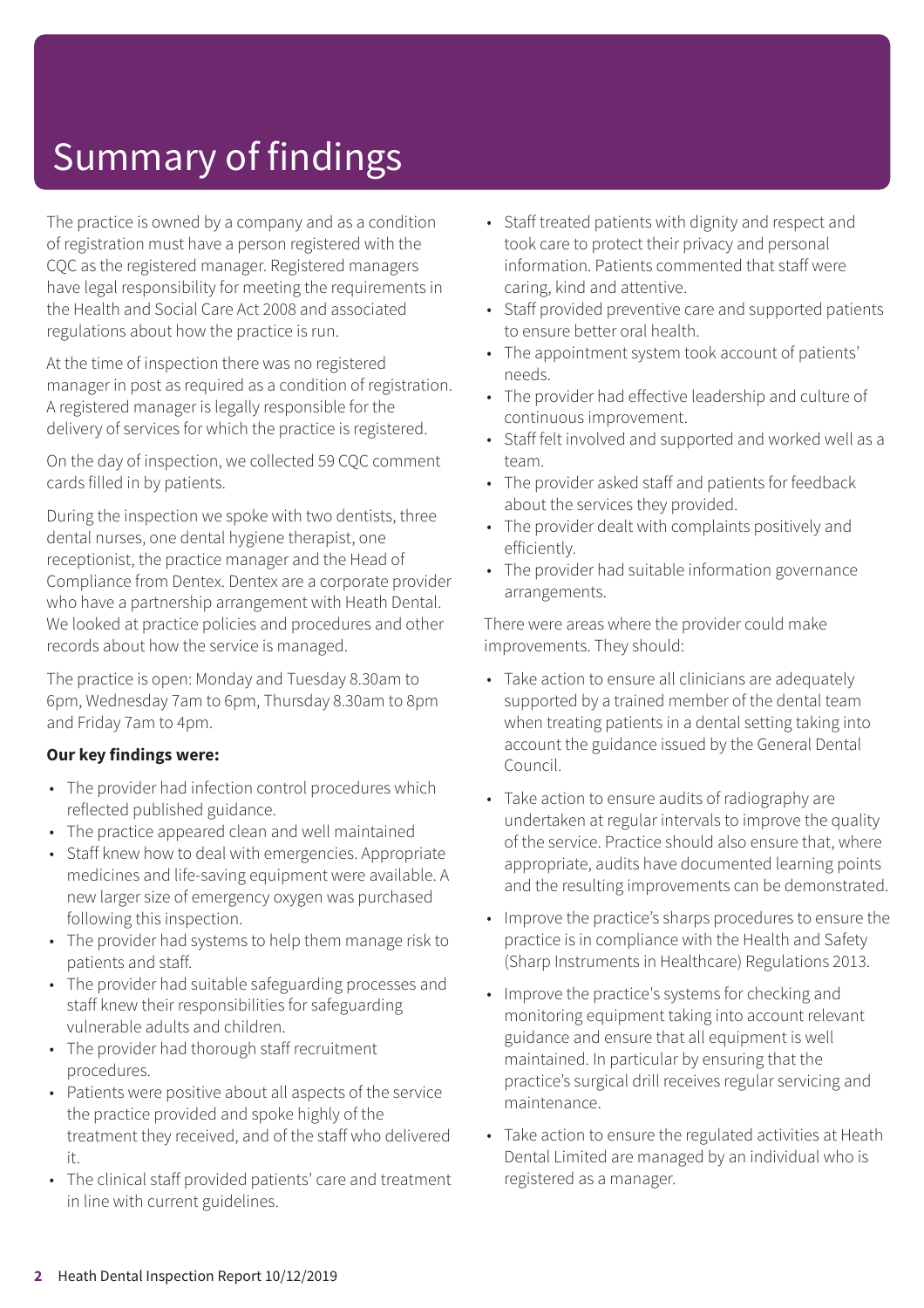### The five questions we ask about services and what we found

We always ask the following five questions of services.

| Are services safe?<br>We found that this practice was providing safe care in accordance with the relevant regulations.                                  | <b>No action</b> |  |
|---------------------------------------------------------------------------------------------------------------------------------------------------------|------------------|--|
| Are services effective?<br>We found that this practice was providing effective care in accordance with the relevant<br>regulations.                     | <b>No action</b> |  |
| <b>Are services caring?</b><br>We found that this practice was providing caring care in accordance with the relevant<br>regulations.                    | <b>No action</b> |  |
| Are services responsive to people's needs?<br>We found that this practice was providing responsive care in accordance with the relevant<br>regulations. | <b>No action</b> |  |
| Are services well-led?<br>We found that this practice was providing well-led care in accordance with the relevant<br>regulations.                       | <b>No action</b> |  |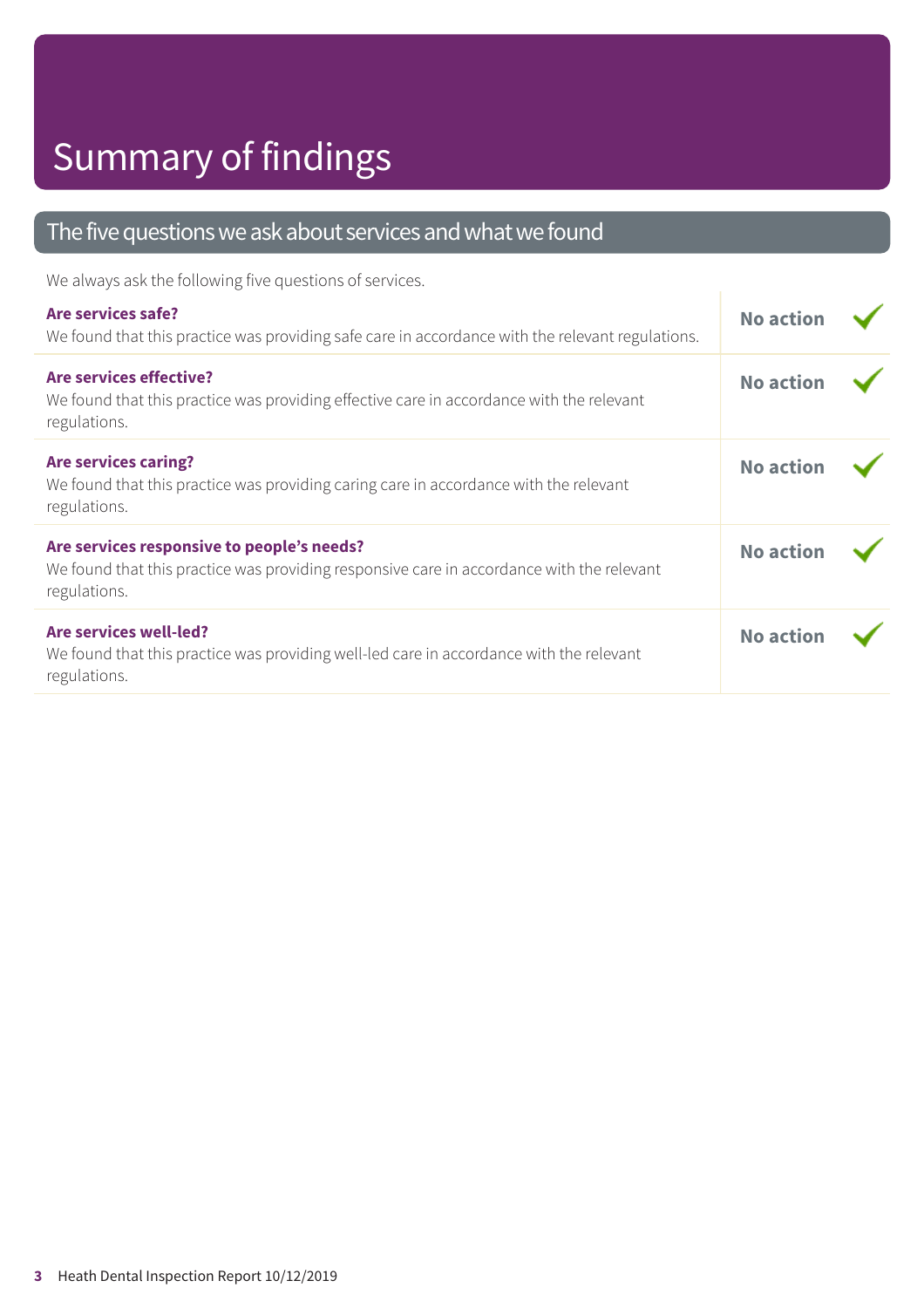### **Our findings**

We found that this practice was providing safe care in accordance with the relevant regulations.

#### **Safety systems and processes, including staff recruitment, equipment and premises and radiography (X-rays)**

Staff had clear systems to keep patients safe.

Staff knew their responsibilities if they had concerns about the safety of children, young people and adults who were vulnerable due to their circumstances. The provider had safeguarding policies and procedures to provide staff with information about identifying, reporting and dealing with suspected abuse. Policies contained information regarding female genital mutilation (FGM), modern day slavery and anti-radicalisation. Staff had signed to confirm that they had read policy documentation. We saw evidence that staff received safeguarding training and we were told that staff were all booked onto a higher-level course in January 2020. This training was to include information for staff regarding modern day slavery and FGM. Staff knew about the signs and symptoms of abuse and neglect and how to report concerns, including notification to the CQC. Contact details to enable staff to report suspicions of abuse were readily available and checked regularly to ensure they were up to date.

The provider had a system to highlight vulnerable patients and patients who required other support such as with mobility or communication within dental care records.

The provider had a whistleblowing policy. This included contact details for external organisations to enable staff to report concerns if they did not wish to speak to someone connected with the practice. Staff confirmed that they would raise concerns internally to staff at the practice or to staff at Dentex head office but were also aware they could raise concerns to external organisations. They felt confident they could raise concerns without fear of recrimination. Staff said that it would reflect badly on themselves and the dental practice if they did not report poor practice. We were told that it was a very open practice that encouraged discussions where concerns could be reported to help drive improvement.

The dentists used dental dams in line with guidance from the British Endodontic Society when providing root canal

treatment. In instances where the dental dam was not used, such as for example refusal by the patient, and where other methods were used to protect the airway, we saw this was documented in the dental care record.

The provider had a recruitment policy and procedure to help them employ suitable staff. These reflected the relevant legislation. We looked at three staff recruitment records. These showed the provider followed their recruitment procedure. Support was provided with recruitment processes from the human resources department at Dentex. For example, the human resources department completed disclosure and barring service checks, obtained references and information regarding eligibility to work in the country. Some checks were in place for agency and locum staff. We were told that wherever possible the same member of agency staff worked at the practice. The practice manager had a checklist for indemnity insurance for each agency staff member used. Further information was to be obtained and included on the checklist. The practice had a service level agreement with the dental nurse agency which recorded details of the checks that would be completed to ensure nurses were appropriately experienced, qualified and had the necessary employment checks completed.

We noted that clinical staff were qualified and registered with the General Dental Council (GDC) and had professional indemnity cover.

Staff ensured that facilities and equipment were safe, and that equipment was maintained according to manufacturers' instructions, including electrical and gas appliances. We were shown a gas safety certificate dated June 2019 and records of portable appliance checks for October 2018.The practice manager completed six monthly visual checks of portable electrical appliances and recorded the results. We were told that a portable electrical appliance test had been booked for November 2019. There was no evidence at the practice that a five-year fixed wiring check had been completed. We were told that this was done in 2018 and a copy would be sent following this inspection as evidence, this was not received. We were told that the surgical drill unit used when placing dental implants was not subject to routine servicing. The practice manager confirmed that this would be serviced immediately.

Records showed that fire detection and firefighting equipment were regularly tested and serviced. Records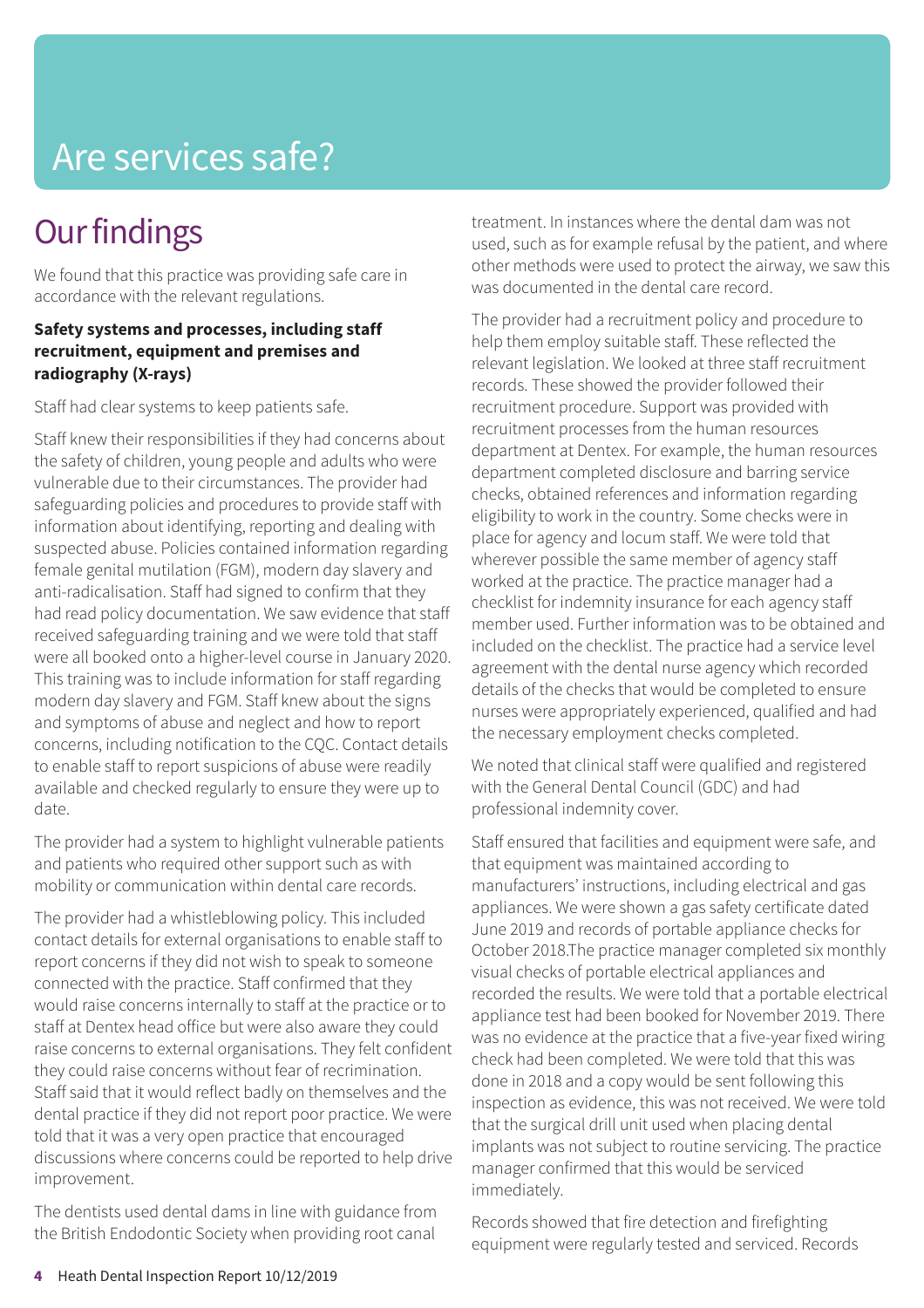were available to demonstrate that the fire alarm system, fire extinguishers and the emergency lighting were serviced in August 2019. In-house checks were also completed on fire safety equipment and a log kept. This included weekly fire alarm testing and fire extinguisher checks and monthly emergency lighting testing.

The practice had suitable arrangements to ensure the safety of the X-ray equipment. Staff updated the local rules on the day of inspection to include contact details for the radiation protection advisor.

We saw evidence that the dentists justified, graded and reported on the radiographs they took. The last radiography audit carried out was dated 2017 and the practice was not carrying these out every year as identified in current guidance and legislation.

Clinical staff completed continuing professional development (CPD) in respect of dental radiography.

#### **Risks to patients**

There were systems to assess, monitor and manage risks to patient safety.

The practice's health and safety policies, procedures and risk assessments were reviewed regularly to help manage potential risk. A fire and a practice risk assessment had been completed and these were reviewed on a regular basis. Documentary evidence was available to demonstrate actions taken to mitigate risk. Other risk assessments had been completed, for example health and safety, lone working, major incident response, new and expectant mothers, latex allergy and a risk assessment regarding dental surgeries. The provider had current employer's liability insurance which had an expiry date of June 2020.

We looked at the practice's arrangements for safe dental care and treatment. The staff followed relevant safety regulation when using needles and other sharp dental items. A sharps risk assessment had been undertaken and was updated annually. The risk assessment did not include details of all sharp's instruments in use at the practice. An unlabelled sharps bin was seen in the decontamination room. There was therefore no evidence to demonstrate when this bin was first used or should stop being used. We were told this would be addressed immediately.

The provider had a system in place to ensure clinical staff had received appropriate vaccinations, including the vaccination to protect them against the Hepatitis B virus.

An immunisation log was kept which stated that all staff must be immunised against hepatitis B, if a team member does not sero convert they must be referred to occupational health for advice or treatment. Details of the staff members immunisation status were recorded. However, there was no evidence for one member of staff that the effectiveness of the vaccination was checked.

Staff knew how to respond to a medical emergency and completed training in emergency resuscitation and basic life support every year. Scenario training was included in basic life support training. For example, staff were given a different scenario and were advised of the action to take.

Emergency equipment and medicines were available as described in recognised guidance. We identified that the portable oxygen cylinder was smaller than the 460litre size recommended in guidance. We were told that a new larger oxygen cylinder would be purchased immediately. Following this inspection, we were sent evidence to demonstrate that a new oxygen cylinder had been purchased. We found staff kept records of their checks of these to make sure these were available, within their expiry date, and in working order.

We discussed sepsis management and identified that staff had completed training regarding sepsis management. Sepsis had also been discussed at a practice meeting. Systems were in place to enable assessment of patients with presumed sepsis in line with National Institute of Health and Care Excellence guidance.

A dental nurse worked with the dentists when they treated patients in line with General Dental Council (GDC) Standards for the Dental Team. We were told that hygienists and hygiene therapists worked without chairside support. A discussion was held each morning and the patient list for the day ahead was discussed. If any pocket charting was required a nurse would be requested to provide support. We were told that a nurse would be made available upon request at any time. The decontamination assistant ensured that sufficient amounts of equipment were always available to staff.

The provider had suitable risk assessments to minimise the risk that can be caused from substances that are hazardous to health. The practice manager was reviewing information held in the practice's control of substances hazardous to health folder to ensure all information was up to date.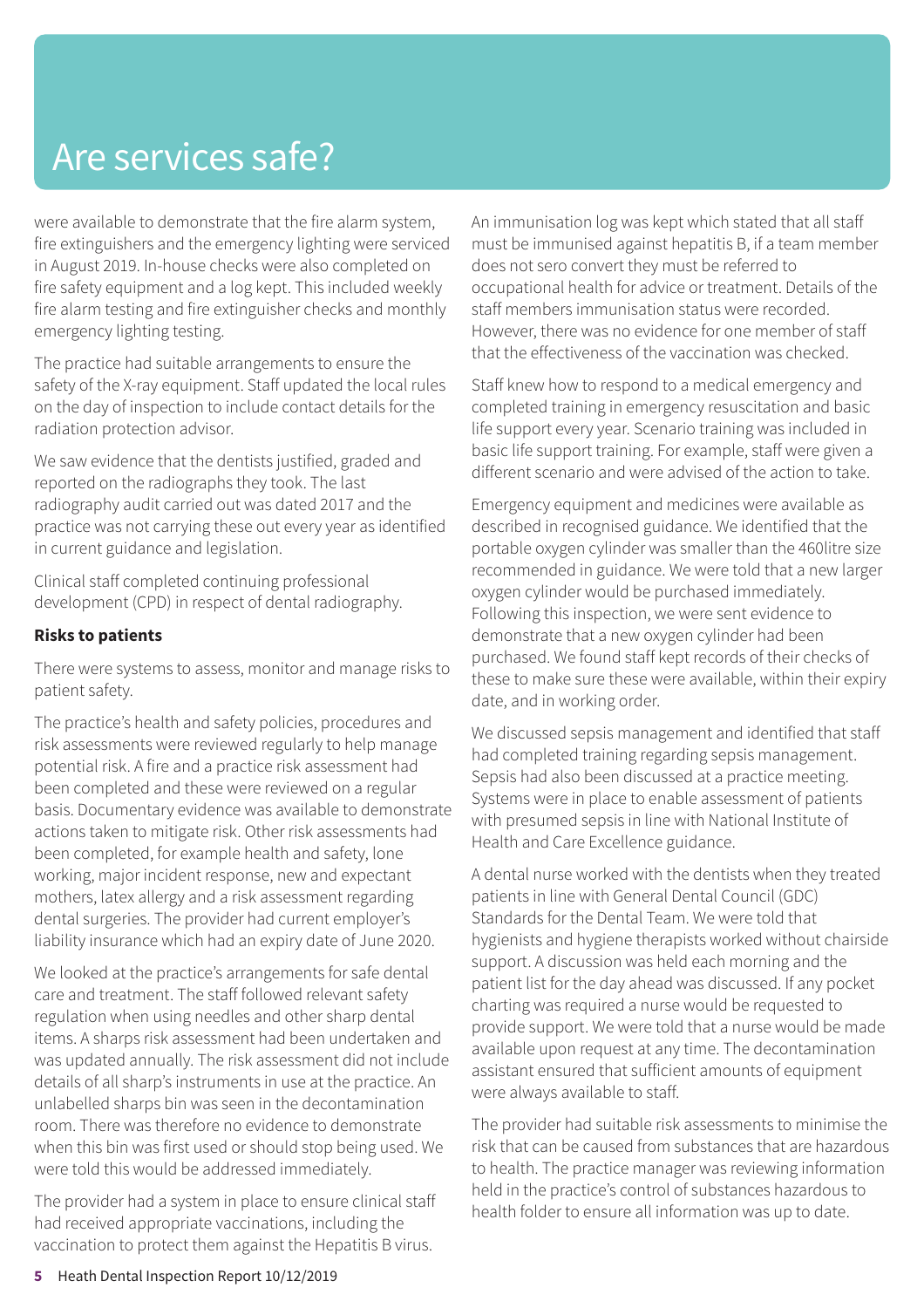The practice occasionally used locum and/or agency staff. We were told that these staff received an induction to ensure that they were familiar with the practice's procedures.

The provider had an infection prevention and control policy and procedures, these recorded a date of implementation and review. They followed guidance in The Health Technical Memorandum 01-05: Decontamination in primary care dental practices (HTM 01-05) published by the Department of Health and Social Care. Staff completed infection prevention and control training and received updates as required.

A member of staff was employed as the decontamination technician and it was their responsibility to ensure all equipment was cleaned and sterilised appropriately. The provider had suitable arrangements for transporting, cleaning, checking, sterilising and storing instruments in line with HTM 01-05. The records showed equipment used by staff for cleaning and sterilising instruments was validated, maintained and used in line with the manufacturers' guidance. There were suitable numbers of dental instruments available for the clinical staff and measures were in place to ensure they were decontaminated and sterilised appropriately.

We saw a small gap between the flooring and the skirting board in the decontamination room. This would not allow for effective cleaning to maintain infection prevention and control standards.

We found staff had systems in place to ensure that any work was disinfected prior to being sent to a dental laboratory and before treatment was completed.

We saw staff had procedures to reduce the possibility of Legionella or other bacteria developing in the water systems, in line with a risk assessment. We saw a copy of the legionella risk assessment dated January 2011 and April 2013. An external company had completed water testing in November 2017 and staff at the practice carried out water temperature checks on a monthly basis as recommended in the legionella risk assessment. Some staff had completed in-house training regarding legionella. All recommendations had been actioned and records of dental unit water line management were in place.

We saw cleaning schedules for the premises. On some occasions the person completing the cleaning had not ticked/signed documentation to demonstrate cleaning undertaken. The practice was visibly clean when we inspected.

The provider had policies and procedures in place to ensure clinical waste was segregated and stored appropriately in line with guidance. We saw a copy of the clinical waste acceptance audit and consignment notes. Clinical waste was securely stored. The practice's policy regarding clinical waste was amended and updated on the day of inspection.

The infection control lead carried out infection prevention and control audits twice a year. We saw the audits for September 2018 and March and September 2019. The audit contained an action plan which recorded similar information from previous audits which therefore identified that action had not been taken to address issues identified.

#### **Information to deliver safe care and treatment**

Staff had the information they needed to deliver safe care and treatment to patients.

We discussed with the dentist how information to deliver safe care and treatment was handled and recorded. We looked at a sample of dental care records to confirm our findings and noted that individual records were written and managed in a way that kept patients safe. Dental care records we saw were complete, legible, were kept securely and complied with General Data Protection Regulation (GDPR) requirements.

Patient referrals to other service providers contained specific information which allowed appropriate and timely referrals in line with practice protocols and current guidance.

#### **Safe and appropriate use of medicines**

The provider made some changes to their systems for appropriate and safe handling of medicines during this inspection. We identified that appropriate dispensing information was not marked on dispensing labels. The required changes were made during this inspection.

There was a suitable stock control system of medicines which were held on site. This ensured that medicines did not pass their expiry date and enough medicines were available if required.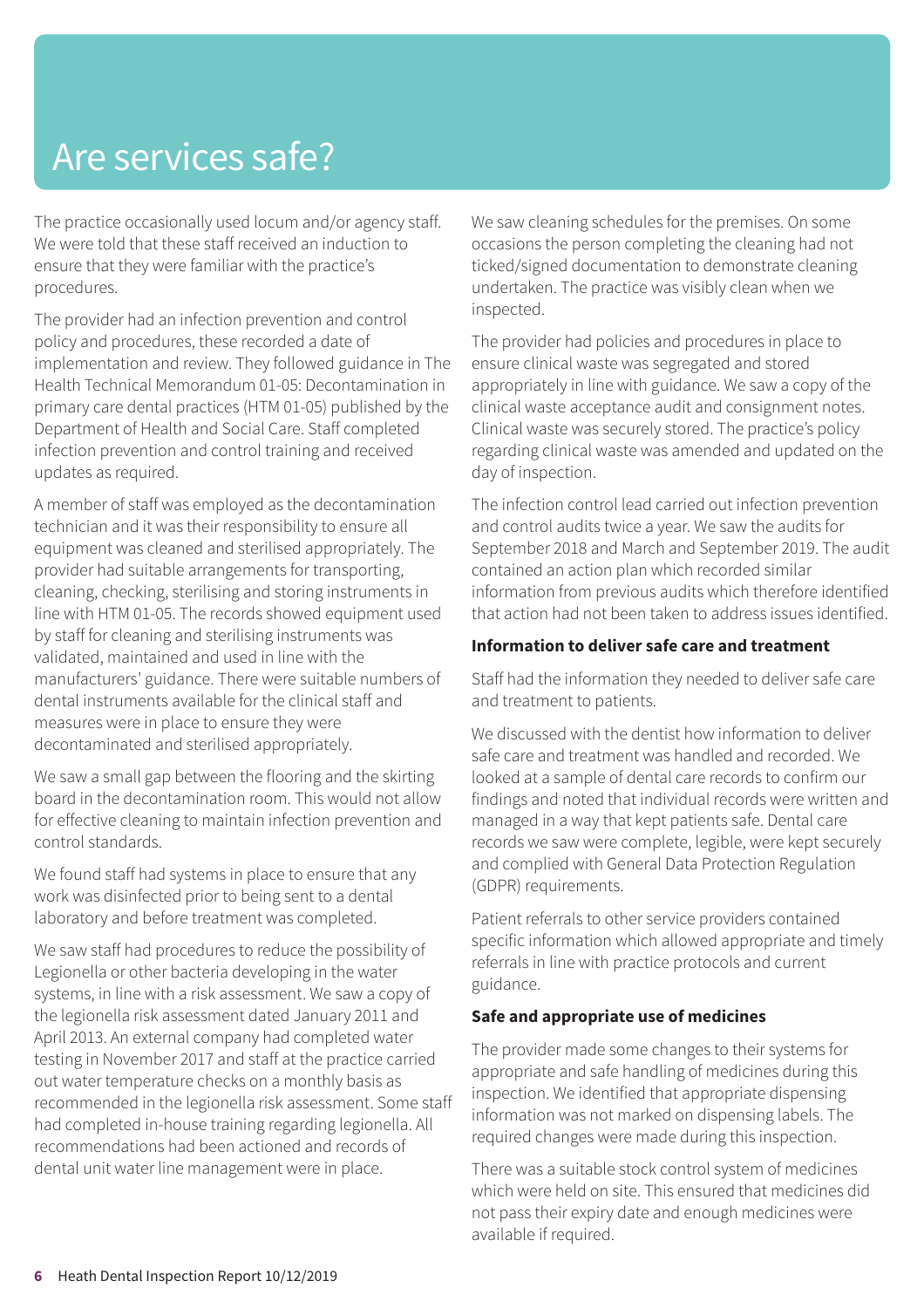Changes were made to the systems in place for prescription pad tracking on the day of inspection including a prescription log to ensure that records were kept of NHS prescriptions as described in current guidance. We saw that prescriptions were securely stored.

The dentists were aware of current guidance with regards to prescribing medicines. An antimicrobial prescribing audit was in the process of being carried out, the audit commenced in September 2019.

#### **Track record on safety, and lessons learned and improvements**

There were comprehensive risk assessments in relation to safety issues. Staff monitored and reviewed incidents. This helped staff to understand risks, give a clear, accurate and current picture that led to safety improvements.

In the previous 12 months there had been no safety incidents. We saw that information was recorded regarding any significant events. Discussions were held at a practice meeting to prevent such occurrences happening again in the future.

There were adequate systems for reviewing and investigating when things went wrong. The practice learned, and shared lessons identified themes and acted to improve safety in the practice. Information regarding significant events or patient safety incidents would be documented and information would be forwarded to Dentex head office for review. An accident book was available to record patient or staff accidents. An on-line reporting form would also be completed and information sent to head office.

There was a system for receiving and acting on safety alerts. Staff learned from external safety events as well as patient and medicine safety alerts. We saw they were shared with the team and acted upon if required.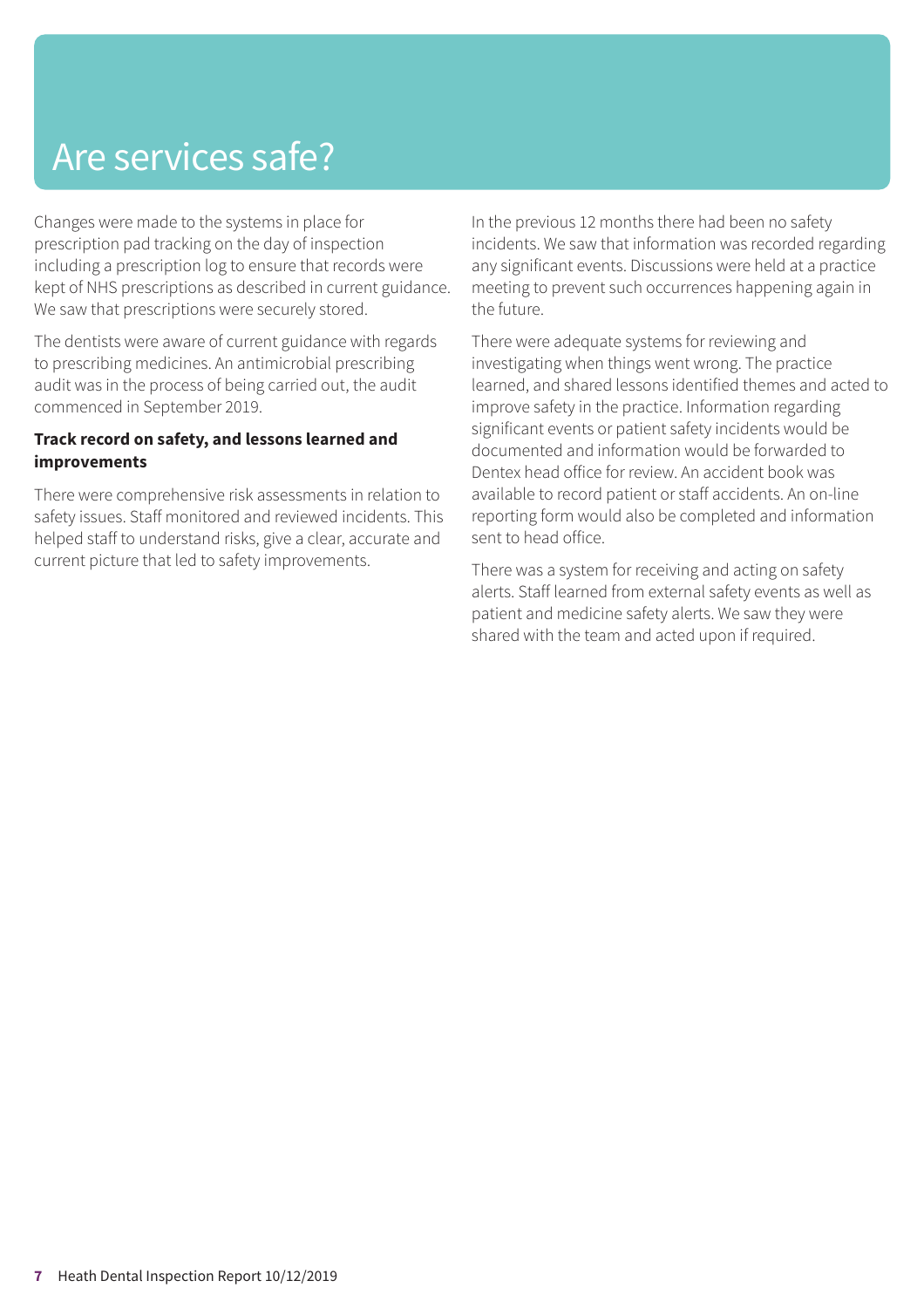### Are services effective? (for example, treatment is effective)

### **Our findings**

We found that this practice was providing effective care in accordance with the relevant regulations.

#### **Effective needs assessment, care and treatment**

The practice had systems to keep dental practitioners up to date with current evidence-based practice. We saw that clinicians assessed patients' needs and delivered care and treatment in line with current legislation, standards and guidance supported by clear clinical pathways and protocols. Not all clinical staff were aware of the Local Safety Standards for Invasive Procedures (LocSSIP), patient safety incidents or the Yellow card system (for reporting adverse drug reactions or medical device adverse incidents, defective medicines, and counterfeit or fake medicines within the UK). The practice manager confirmed that this would be addressed immediately.

Patients' dental records seen did not all include details of risk assessments regarding tooth wear or diagnosis. Records outlined the treatment provided, the assessments undertaken and the advice given to them.

The practice carried out some private orthodontic work. We reviewed some patient dental care records and identified that prior to any treatment the patient's oral hygiene would also be assessed to determine if the patient was suitable for orthodontic treatment.

The practice offered dental implants. These were placed by the principal dentist who had undergone appropriate post-graduate training in the provision of dental implants which was in accordance with national guidance.

Staff had access to intra-oral cameras to enhance the delivery of care. The practice used a machine to create three dimensional models of a tooth when a dental crown was required. This machine negates the need for a dental impression being taken and multiple visits to the practice.

The staff were involved in quality improvement initiatives including peer review as part of their approach in providing high quality care. They were also a member of a 'good practice' certification scheme. The practice had been nominated in three categories for the private dentistry awards; best treatment of nervous patients, best child

friendly practice and practice of the year. The practice was the winner of the dentistry awards 2017 best practice, infection prevention and control awards 2017 and 2017 happiest award.

Comment cards received from patients reflected high patient satisfaction with the quality of the service provided. Patients commented, "always have exceptional service", "Heath dental can't possibly be faulted", "staff are always friendly, efficient and well organised". "The environment is always spotless and hygienic and welcoming". "My experience and pain levels are always monitored and feedback sought".

#### **Helping patients to live healthier lives**

The practice was providing preventive care and supported patients to ensure better oral health in line with the Delivering Better Oral Health toolkit.

The dentists prescribed high concentration fluoride toothpaste if a patient's risk of tooth decay indicated this would help them. They used fluoride varnish for patients based on an assessment of the risk of tooth decay.

The dentists/clinicians where applicable, discussed smoking, alcohol consumption and diet with patients during appointments. The practice had a selection of dental products for sale and provided health promotion leaflets to help patients with their oral health.

Staff were aware of national oral health campaigns and local schemes in supporting patients to live healthier lives. For example, local stop smoking services. They directed patients to these schemes when necessary. The practice held regular 'children's days' where children were encouraged to visit the dental practice. We were told that staff dressed in costumes, a dressing up box was put in the waiting room and children were able to choose a costume to wear whilst at the practice, face painting was available and children were given stickers, balloons and egg timers. Staff said that it was a fun event that helped children to overcome any fear of visiting the dentist.

The principal dentist had visited a local secondary school in September 2019 and completed an assembly with school children regarding oral health and hygiene. A dental nurse regularly attended local beavers groups, primary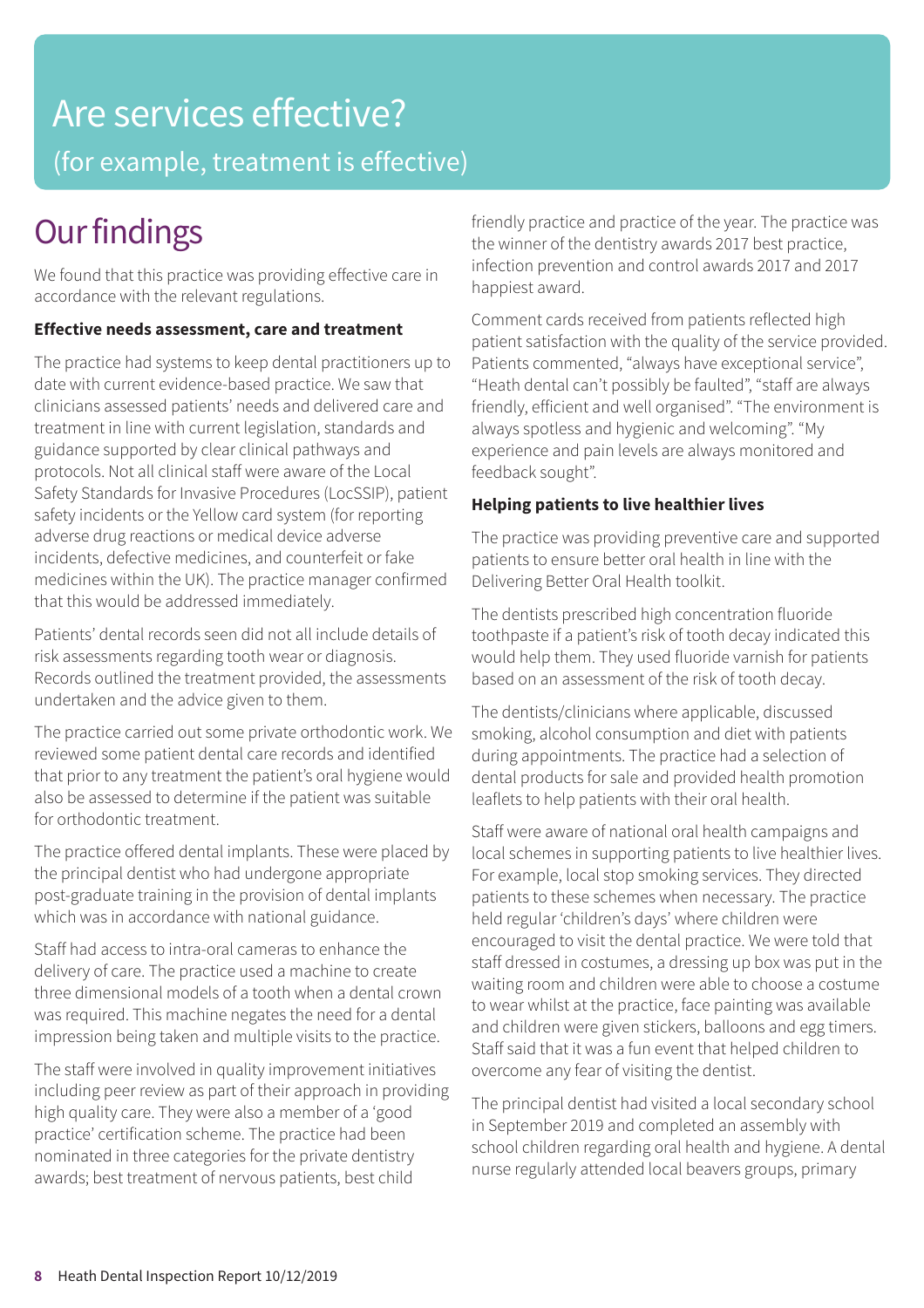### Are services effective? (for example, treatment is effective)

schools and nurseries to provide advice and information about oral health and hygiene. The practice mascot 'snappy' attended these events with the nurse to help make the events both fun and informative.

The dentist and dental hygiene therapist described to us the procedures they used to improve the outcomes for patients with gum disease. This involved providing patients preventative advice, taking plaque and gum bleeding scores and recording detailed charts of the patient's gum condition.

Records showed patients with more severe gum disease were recalled at more frequent intervals for review and to reinforce home care preventative advice.

#### **Consent to care and treatment**

Staff obtained consent to care and treatment in line with legislation and guidance.

The practice team understood the importance of obtaining and recording patients' consent to treatment. The dentists gave patients information about treatment options and the risks and benefits of these, so they could make informed decisions and we saw this documented in patient records. All patients were given a written treatment plan to sign before any treatment commenced, this included a written treatment cost estimate. This could be sent by email at the patient's request. We were told that patients did not pay in advance for any treatment and all treatment would be discussed in detail at each appointment. Patients signed to demonstrate consent to treatment. Patients confirmed their dentist listened to them and gave them clear information about their treatment.

The practice had a policy with information about the Mental Capacity Act 2005. The team understood their responsibilities under the act when treating adults who might not be able to make informed decisions. Some staff had completed training regarding consent, the Mental Capacity Act and Dementia. Staff spoken with were aware of Gillick competence, by which a child under the age of 16 years of age may give consent for themselves. Staff were aware of the need to consider this when treating young people under 16 years of age.

Staff described how they involved patients' relatives or carers when appropriate and made sure they had enough time to explain treatment options clearly.

The practice kept detailed dental care records containing information about the patients' current dental needs, past treatment and medical histories. The dentists assessed patients' treatment needs in line with recognised guidance.

We saw the practice had audited patients' dental care records in 2016 to check that the dentists/clinicians recorded the necessary information. No patient record audits had been completed since that date.

#### **Effective staffing**

Staff had the skills, knowledge and experience to carry out their roles.

Staff new to the practice had a period of induction based on a structured programme. We confirmed clinical staff completed the continuing professional development required for their registration with the General Dental Council.

Staff discussed their training needs at annual appraisals and one to one meetings. We saw evidence of completed appraisals and how the practice addressed the training requirements of staff. Staff told us that they were encouraged to keep up to date with training requirements. Staff had recently been refunded any cost of completing on-line training. In-house training was provided and staff were able to attend the local dental hospital to complete training courses.

#### **Co-ordinating care and treatment**

Staff worked together and with other health and social care professionals to deliver effective care and treatment.

The dentists confirmed they referred patients to a range of specialists in primary and secondary care if they needed treatment the practice did not provide.

Staff had systems to identify, manage, follow up and where required refer patients for specialist care when presenting with dental infections.

The provider also had systems for referring patients with suspected oral cancer under the national two week wait arrangements. This was initiated by NICE in 2005 to help make sure patients were seen quickly by a specialist.

The practice was using an online system for referrals which enabled them to check the status of any referral to an NHS service they had made. Staff monitored all referrals to make sure they were dealt with promptly.

#### **Monitoring care and treatment**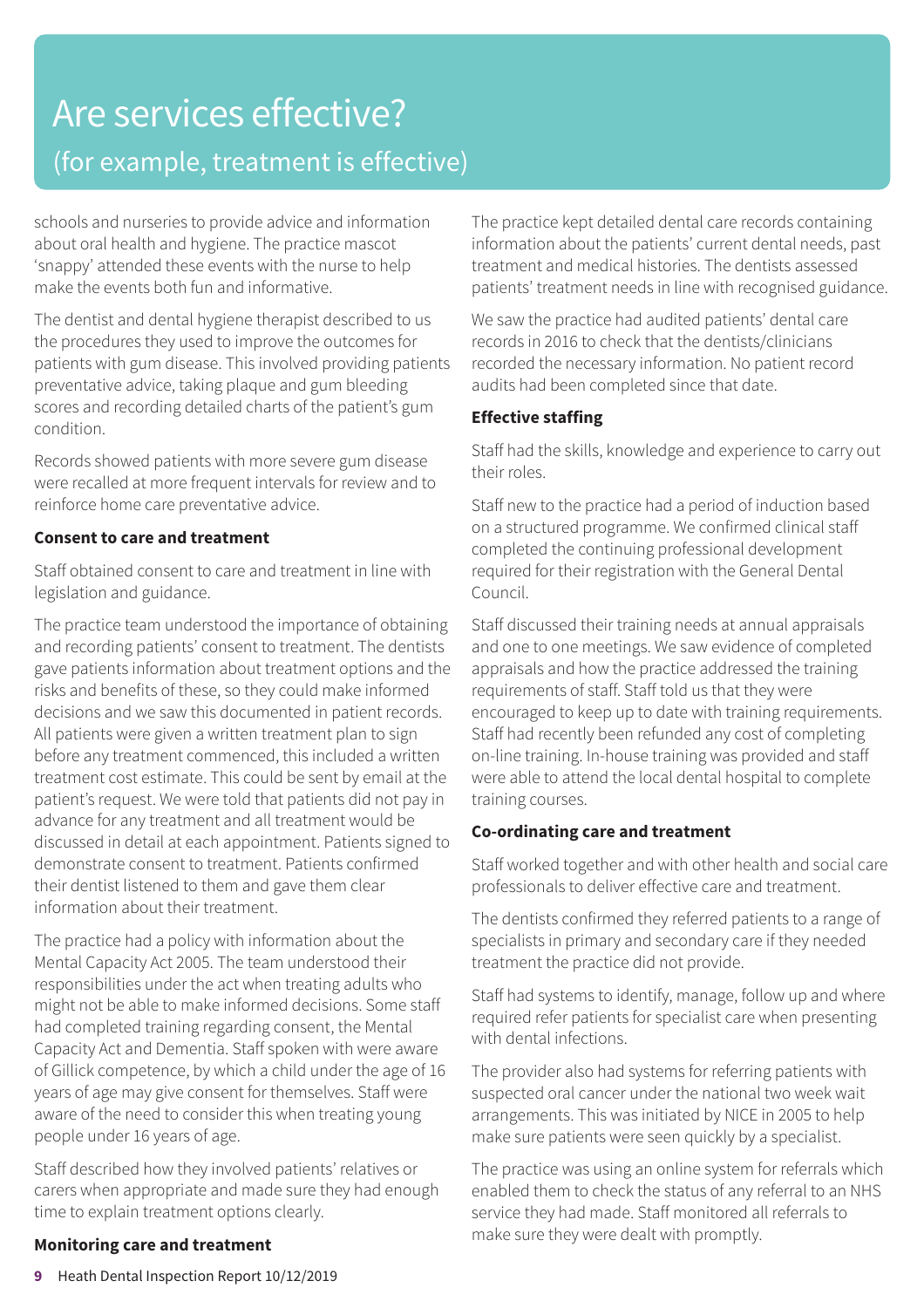# Are services caring?

### **Our findings**

We found that this practice was providing caring services in accordance with the relevant regulations.

#### **Kindness, respect and compassion**

Staff treated patients with kindness, respect and compassion. We saw that staff treated patients in a kind and friendly manner at the reception desk and over the telephone. Staff had a good relationship with patients and appeared to know them well, joining in general conversations about their well-being. One patient commented "friendly staff who really get to know their patients".

Staff were aware of their responsibility to respect people's diversity and human rights.

Patients commented positively that staff were polite, professional and caring. One patient commented that staff "listen to my needs, resolved all issues professionally and show real care and attention at all times".

Patients said staff were compassionate and understanding. We were told "this is without a doubt the best dental practice I have ever been to. The staff, without exception are always very friendly, caring and reassuring which is what you need at a dentist". Patients could choose whether they saw a male or female dentist.

The patient noticeboard recorded a list of practice policies and procedures that patients were able to request a copy of.

Patients told us staff were kind and helpful when they were in pain, distress or discomfort. We were told "the dental nurses go above and beyond to reassure me when I am nervous especially (name) I always get a follow up telephone call to make sure I am comfortable".

#### **Privacy and dignity**

Staff respected and promoted patients' privacy and dignity. Patients commented positively about staff and said that they were treated with dignity. One patient commented "Communication is good and I am treated with respect and dignity always".

Staff were aware of the importance of privacy and confidentiality. The layout of reception and waiting areas provided privacy when reception staff were dealing with

patients. If a patient asked for more privacy, staff would take them into another room. The reception computer screens were not visible to patients and staff did not leave patients' personal information where other patients might see it.

Staff password protected patients' electronic care records and backed these up to secure storage. They stored paper records securely.

All consultations were carried out in the privacy of the treatment room and we noted that doors were closed during procedures to protect patients' privacy. However, we noted treatment room doors had clear glass panels to one side of the top half of each door, this meant that patients or visitors to the practice could see into treatment rooms when passing the doors.

#### **Involving people in decisions about care and treatment**

Staff helped patients to be involved in decisions about their care and were aware of the Accessible Information Standards and the requirements under the Equality Act. We saw:

- Interpreter services were available for patients who did not speak or understand English. We were also told about multi-lingual staff that might be able to support patients. Languages spoken by staff included English, Polish, Russian and Italian.
- Staff communicated with patients in a way that they could understand, and communication aids and easy read materials were available. Notes on patient dental care records alerted staff to the communication aids required such as a portable hearing loop for patients with a hearing impairment. We saw that a copy of the NHSE accessible information policy was available, this recorded that a magnifier was available and information could be made available in large print to help those with sight difficulties. The British Sign Language speech to text and lip speaker contact details were available and staff said that they would contact this service whenever required.

Staff helped patients and their carers find further information and access community and advocacy services. Staff said that they gave the appropriate forms to patients who were entitled to free NHS dentistry.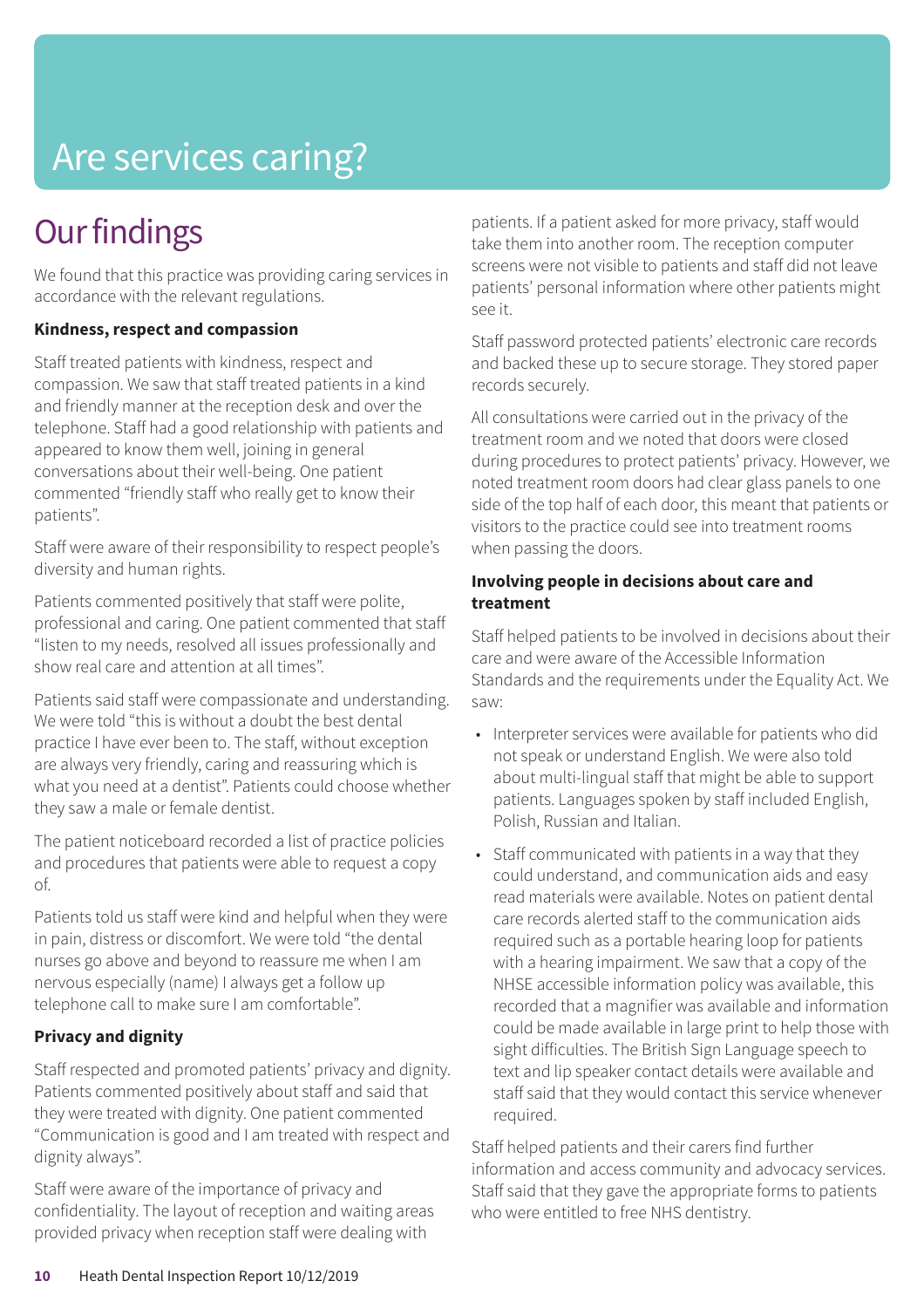### Are services caring?

Staff gave patients clear information to help them make informed choices about their treatment. Dental records we reviewed showed that treatment options had been discussed with patients. Patients confirmed that staff listened to them, did not rush them and discussed options for treatment with them. One patient told us "you always have an informed consultation before any treatment plan is agreed". A dentist described the conversations they had with patients to satisfy themselves they understood their treatment options.

The practice's website provided patients with information about the range of treatments available at the practice.

The dentists described to us the methods they used to help patients understand treatment options discussed. These included for example photographs, models, X-ray images and an intra-oral camera. The intra-oral cameras enabled photographs to be taken of the tooth being examined or treated and shown to the patient/relative to help them better understand the diagnosis and treatment.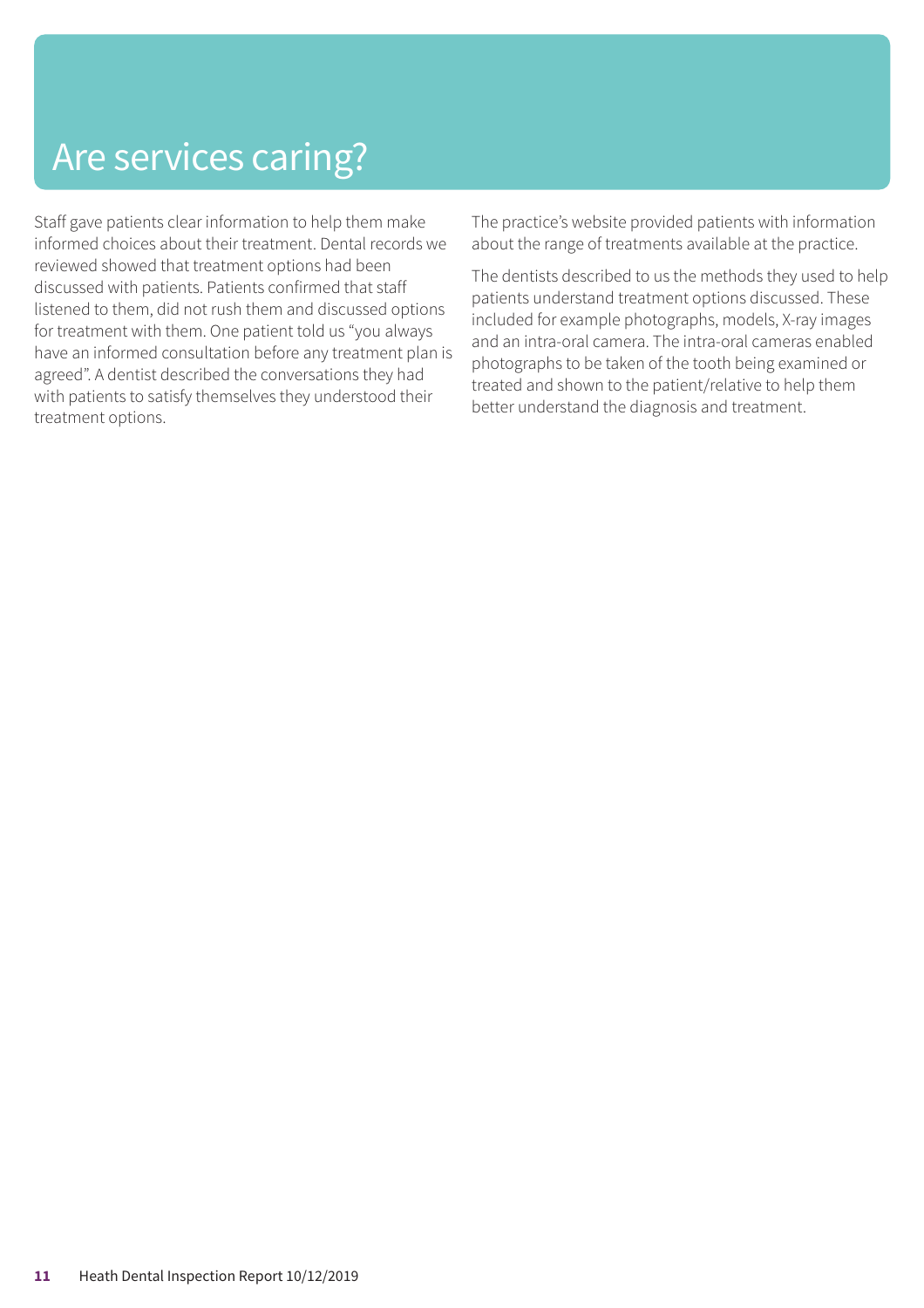### Are services responsive to people's needs? (for example, to feedback?)

### **Our findings**

We found that this practice was providing responsive care in accordance with the relevant regulations.

#### **Responding to and meeting people's needs**

The practice organised and delivered services to meet patients' needs. It took account of patient needs and preferences. Patients commented that staff were professional and attentive.

Staff were clear on the importance of emotional support needed by patients when delivering care. Patients new to the practice were asked to complete a wellbeing form which asked them to rate their anxiety whilst visiting the dentist. Following discussions with the patient, staff were able to put things in place to try and reduce the anxiety for that patient. For example, booking appointments at a quieter time of day. We were told that some patients preferred to wait in their car before seeing the dentist. Staff would go into the car park to inform patients when the dentist was ready to see them. Patients were able to bring family members or friends with them to their appointment. We were told that 'cinema goggles' were also available for patients who had an appointment that was due to take longer than one hour. Patients were able to choose a film to watch using the cinema goggles. Music was played in the treatment room and staff said that they always chatted to patients to try and reduce their anxiety.

New patients were able to visit the practice to have a look around and meet staff. Anxious patients were often given longer appointment times, staff tried to make patients as comfortable as possible and patients were able to ask treatment to be stopped at any time.

Patients described high levels of satisfaction with the responsive service provided by the practice.

The practice had made reasonable adjustments for patients with disabilities. This included step free access, a hearing loop, a magnifying glass and accessible toilet with hand rails and a call bell.

A disability access audit had been completed and an action plan formulated to continually improve access for patients.

Staff described an example of a patient who found it unsettling to wait in the waiting room before an appointment. The team kept this in mind to make sure the dentist could see them as soon as possible after they arrived.

Staff sent an email or text message reminder for any appointment of longer than 30 minutes. Staff also telephoned patients to remind them of their appointment. Staff made courtesy calls to some patients after treatment. Calls were particularly made to patients who were anxious or who had received a lengthy treatment or had a dental extraction. Other calls were made at the request of the dentist.

#### **Timely access to services**

Patients could access care and treatment from the practice within an acceptable timescale for their needs.

The practice displayed its opening hours in the premises and on messages displayed on the televisions in the waiting rooms. This information was included in their information leaflet and on their website.

The practice had an appointment system to respond to patients' needs. Extended opening hours were provided Monday, Tuesday and Thursday when the practice opened at 8.30am and Wednesday and Friday when the practice opened at 7am. The practice was open until 6pm Monday to Wednesday and until 8pm on a Thursday. When patients attended early morning appointments up to 8.30am they were offered tea, coffee, orange juice or water and a piece of fruit or croissant after they had seen the dentist.

Patients who requested an urgent appointment were offered an appointment the same day. Appointment slots were kept free each day to be used by patients in dental pain. Patients commented "I am seen straight away in an emergency", "emergency appointments are responded to quickly". Patients had enough time during their appointment and did not feel rushed. Appointments ran smoothly on the day of the inspection and patients were not kept waiting.

The staff took part in an emergency on-call arrangement with dentists working at the practice and the NHS 111 out of hour's service.

The practice's answerphone provided telephone numbers for patients needing emergency dental treatment during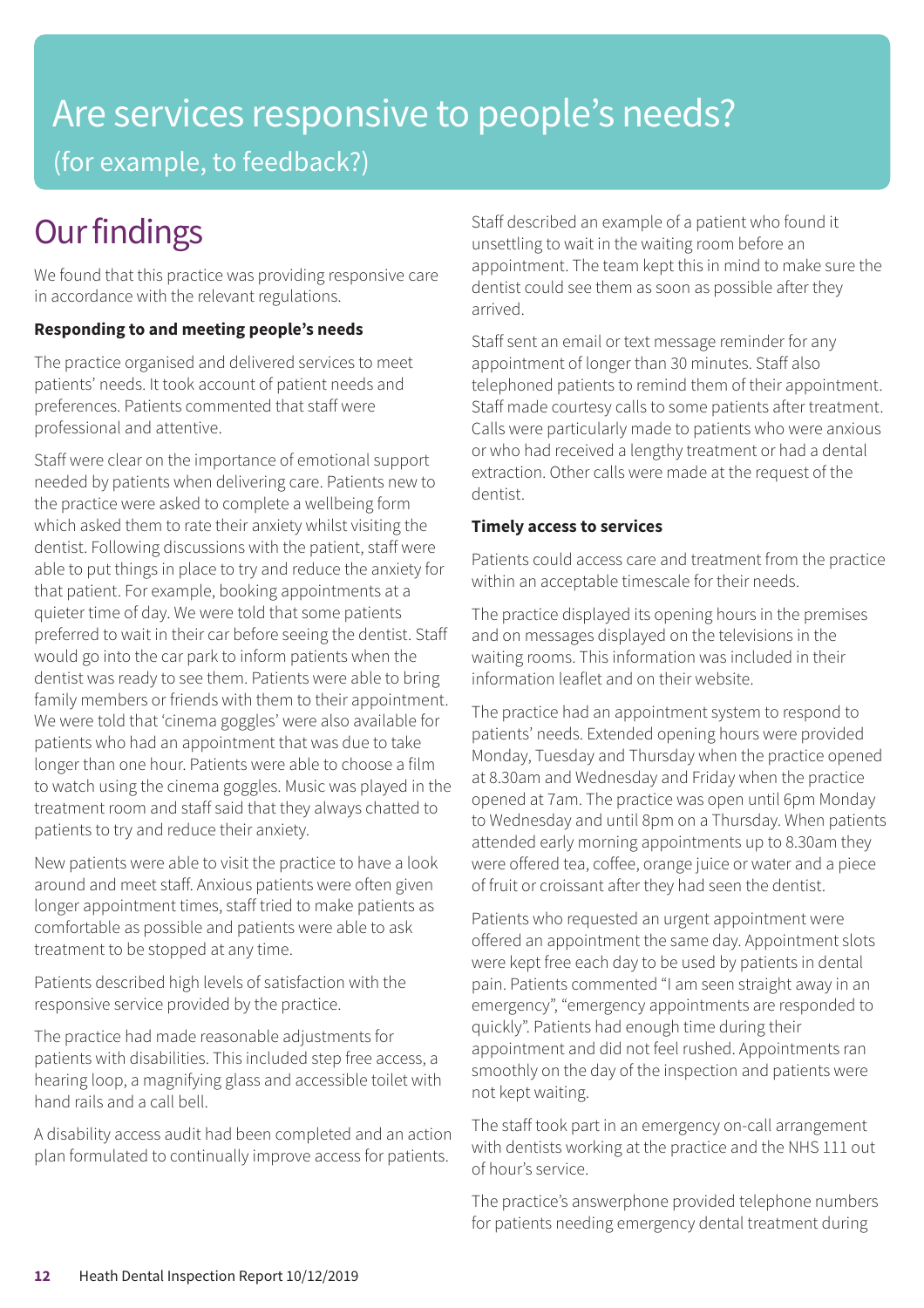### Are services responsive to people's needs? (for example, to feedback?)

the working day and when the practice was not open. Patients confirmed they could make routine and emergency appointments easily and were rarely kept waiting for their appointment.

#### **Listening and learning from concerns and complaints**

The practice manager took complaints and concerns seriously and responded to them appropriately to improve the quality of care. An event log was kept recording details of any complaints received.

The provider had a policy providing guidance to staff on how to handle a complaint. There was also a policy for patients on how to make a complaint. A copy of this policy was on display in the waiting room. Patients could also ask for a paper copy of this or have a copy emailed to them. Pictorial information on how to make a complaint was also available. Information was available about organisations patients could contact if not satisfied with the way the practice manager had dealt with their concerns.

The practice manager was responsible for dealing with patient complaints with support provided by Dentex head office if required. Staff confirmed that they would address any concerns immediately if this was within their power and would tell the practice manager about any formal or informal comments or concerns straight away so patients received a quick response.

The practice manager aimed to settle complaints in-house and invited patients to speak with them in person to discuss these.

We looked at comments, compliments and complaints the practice received within the previous 12 months. Complaints correspondence was not all kept together, however the event log recorded details of correspondence sent. The practice manager confirmed that they would ensure that correspondence was kept with a copy of the event log in future.

These showed the practice responded to concerns appropriately and discussed outcomes with staff to share learning and improve the service.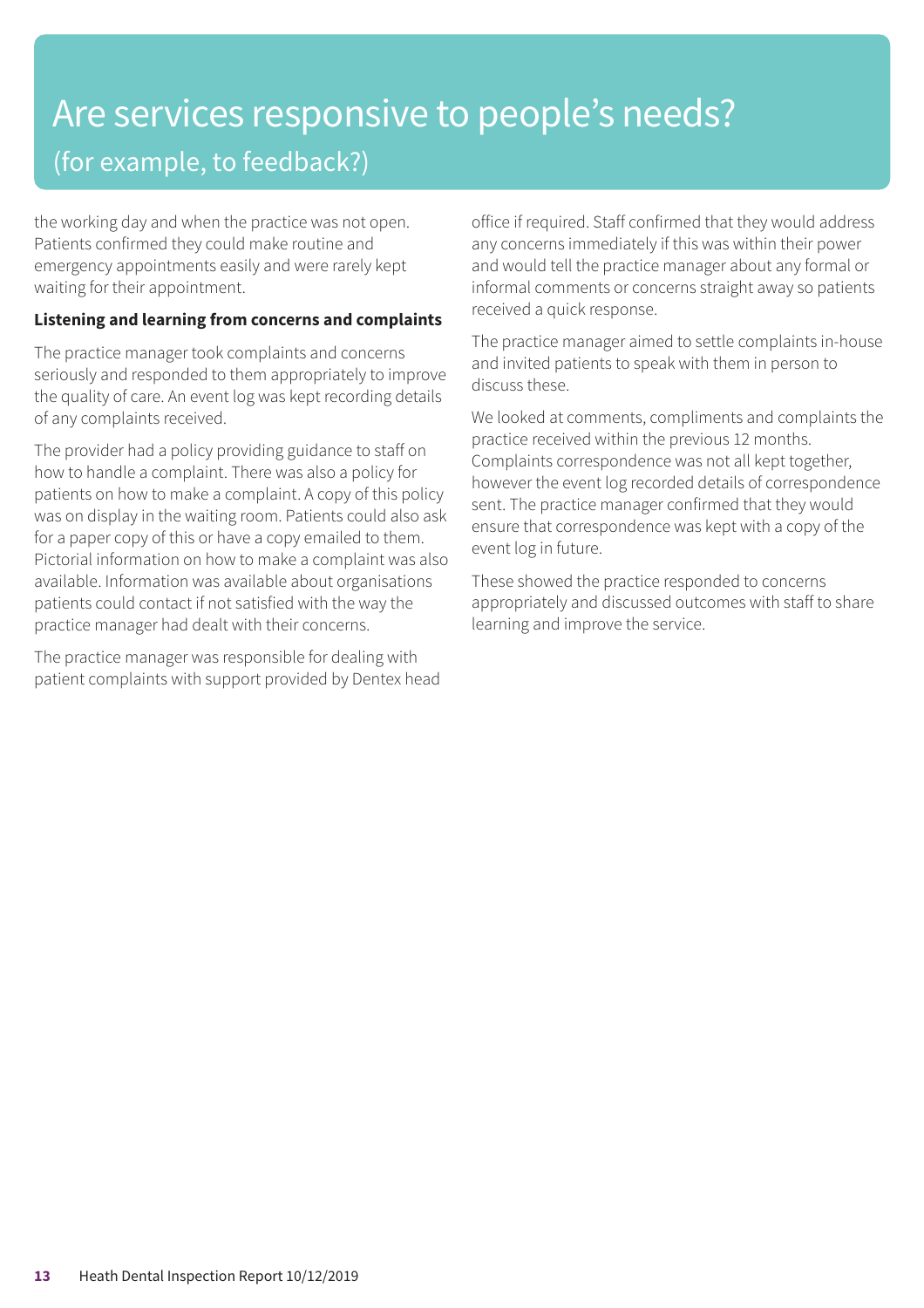## Are services well-led?

### **Our findings**

We found that this practice was providing well-led care in accordance with the relevant regulations.

#### **Leadership capacity and capability**

We found leaders had the capacity and skills to deliver high-quality, sustainable care. Leaders demonstrated they had the experience, capacity and skills to deliver the practice strategy and address risks to it.

Leaders were knowledgeable about issues and priorities relating to the quality and future of services. They understood the challenges and were addressing them.

Leaders at all levels were visible and approachable. Staff told us they worked closely with them and others to make sure they prioritised compassionate and inclusive leadership.

We saw the provider had effective processes to develop leadership capacity and skills, including planning for the future leadership of the practice.

#### **Vision and strategy**

There was a clear vision and set of values and these were included on the practice website. The practice aims and objectives were set out in the practice Statement of Purpose, some of which are detailed below:

- To provide a high quality and range of dental services to the whole community, including consultations, X-Rays, routine restorative work, endodontics, treatment of periodontal disease, prostheses, cosmetic work.
- To offer patients a friendly and professional service.
- To explain the diagnosis to patients in detail, where particular attention should be given and necessary action – treatment options, costs, risks, advice, etc.
- To keep patients well-informed of costs and to discuss treatment progress at each stage, obtaining relevant consent.
- To provide detailed information and explanations to patients where a surgical procedure is necessary including risks, procedure, etc.
- To monitor patient progress, post-procedure, following clinical protocol to ensure full recovery and minimise risks.
- To arrange and agree appointments and review appointments within appropriate personal timeframe with patients.
- To undergo a complete and detailed examination of the patient's oral health with help from relevant diagnostic equipment, taking into account relevant medical history.

#### **Culture**

The practice had a culture of high-quality sustainable care.

Staff said that they were thanked for a job well done. The company paid for social events as a thank you to staff. We were told that everybody worked well together, they were well supported and able to raise issues or concerns and were encouraged to do so and had confidence that these would be addressed. Staff said that they enjoyed working at the practice, felt respected and valued. They were proud to work in the practice.

The staff focused on the needs of patients. Staff said that the main focus was on the comfort of the patient, trying to remove any anxiety about visiting the dentist. One patient told us, "Heath dental are consummate professionals and their dentistry skills and service is second to none. Always put me at ease, friendly and I would highly recommend".

We saw the provider had systems in place to deal with staff poor performance. Support was provided to the practice manager if required by the human resources department at Dentex.

Openness, honesty and transparency were demonstrated when responding to incidents and complaints. Complaints were dealt with quickly as they arose, support was provided by Dentex head office if required. The provider was aware of and had systems to ensure compliance with the requirements of the Duty of Candour. Information regarding Duty of Candour was on display for staff to read, we were told that this was also discussed regularly during practice meetings.

One of the dental nurses at the practice was a trustee of a dental charity. The nurses visited Morocco once per year to provide treatments to vulnerable children helping them get out of dental pain. The practice fund raised regularly to support this charity. Information was included on the practice website.

#### **Governance and management**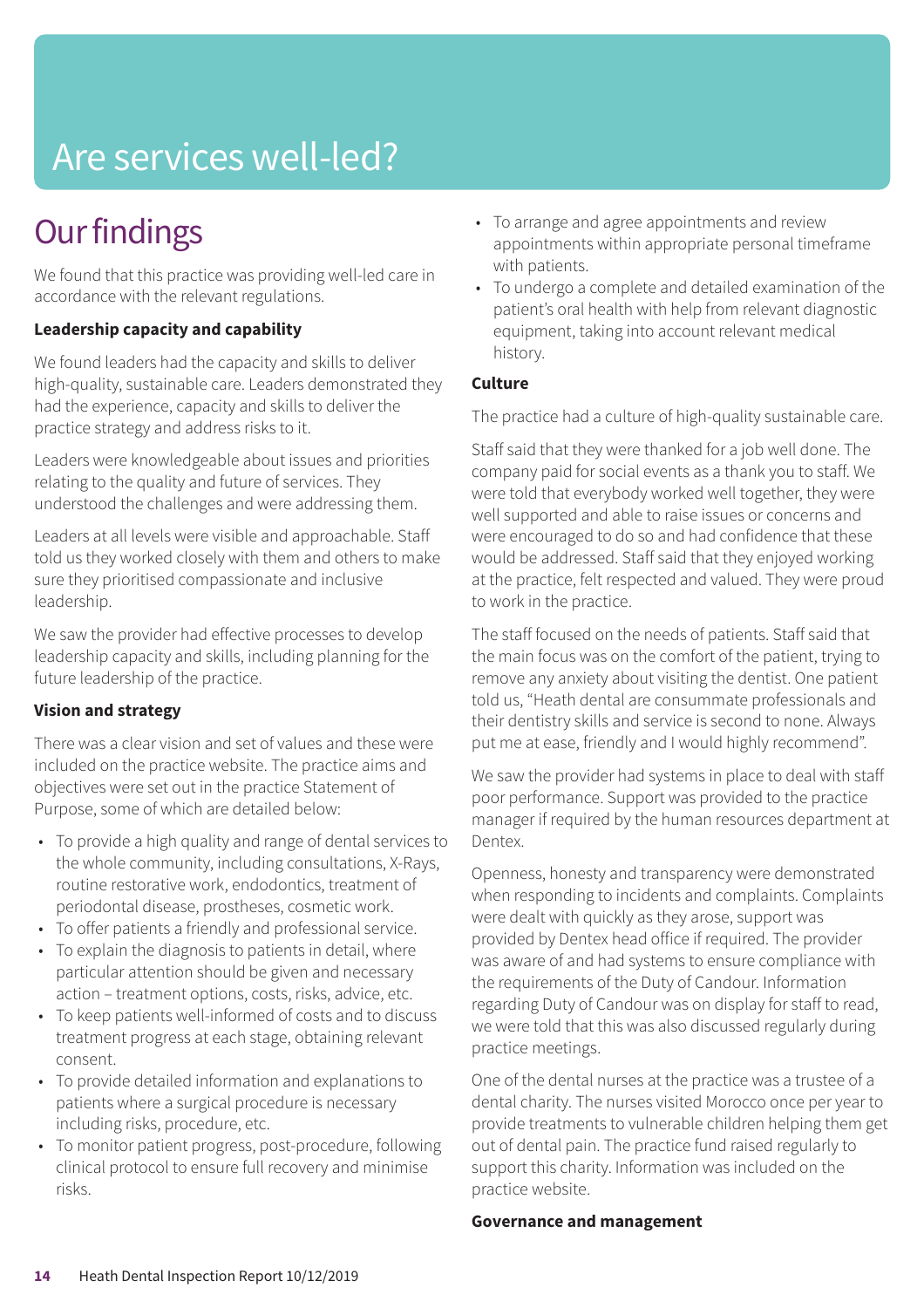### Are services well-led?

There were clear responsibilities, roles and systems of accountability to support good governance and management.

The principal dentist had overall responsibility for the management and clinical leadership of the practice. The practice manager was responsible for the day to day running of the service. Staff knew the management arrangements and their roles and responsibilities.

The provider had a system of clinical governance in place which included policies, protocols and procedures that were accessible to all members of staff and were reviewed on a regular basis.

The practice was part of a corporate group which had a support centre where teams including human resources, finance, clinical support and patient support services were based. These teams supported and offered expert advice and updates to the practice when required.

We saw there were clear and effective processes for managing risks, issues and performance.

#### **Appropriate and accurate information**

Staff acted on appropriate and accurate information.

Quality and operational information was used to ensure and improve performance. Performance information was combined with the views of patients.

The provider had information governance arrangements and staff were aware of the importance of these in protecting patients' personal information.

#### **Engagement with patients, the public, staff and external partners**

Staff involved patients, the public, staff and external partners to support high-quality sustainable services. A monthly newsletter was sent out to patients who had agreed to receive this. This included information and updates. For example, the recent newsletter contained information regarding 'trick or treat' and sweet treats. Information regarding any charity events was also included.

The provider used patient surveys, comment cards and verbal comments to obtain patients' views about the service. A new patient survey was also completed, this questioned patients as to the reason they chose the practice. Patients were given a feedback form at the end of every appointment. Questions were asked about whether

the patient was seen on time, treatment was pain free and would they recommend the practice. We saw examples of suggestions from patients and staff the practice had acted on. For example, the practice had changed to the use of paper cups in the treatment rooms at the request of a patient as these were more environmentally friendly. Patients had requested that they would be able to choose the music played in the treatment room and neck cushions in they hygienists' room. Staff had requested daily 'huddle' meetings to discuss targets and any changes that could be made to try and ensure targets were met. We saw that 'you said we did' posters detailed the changes requested by patients and the actions taken by the practice.

Patients were encouraged to complete the NHS Friends and Family Test (FFT). This is a national programme to allow patients to provide feedback on NHS services they have used. We looked at the results for June to September 2019. Results were positive with the majority of patients recording that they would be extremely likely to recommend the practice.

The provider gathered feedback from staff through meetings, surveys, and informal discussions. Staff were encouraged to offer suggestions for improvements to the service and said these were listened to and acted on. The practice had a 'cheers box', staff wrote messages to each other to say thank you and left them in the cheers box. The practice manager had a 'goody box' where staff were able to choose a gift as a thank you for their hard work.

#### **Continuous improvement and innovation**

There were systems and processes for learning, continuous improvement and innovation.

The provider had some quality assurance processes to encourage learning and continuous improvement although improvements were required. These included audits of dental care records, radiographs and infection prevention and control. We saw that the last audit of radiographs was completed in 2017 and did not demonstrate that all clinicians were achieving the standards of image quality in audit records seen. Evidence was not available to demonstrate actions taken following the infection prevention and control audit.

The registered manager showed a commitment to learning and improvement and valued the contributions made to the team by individual members of staff.